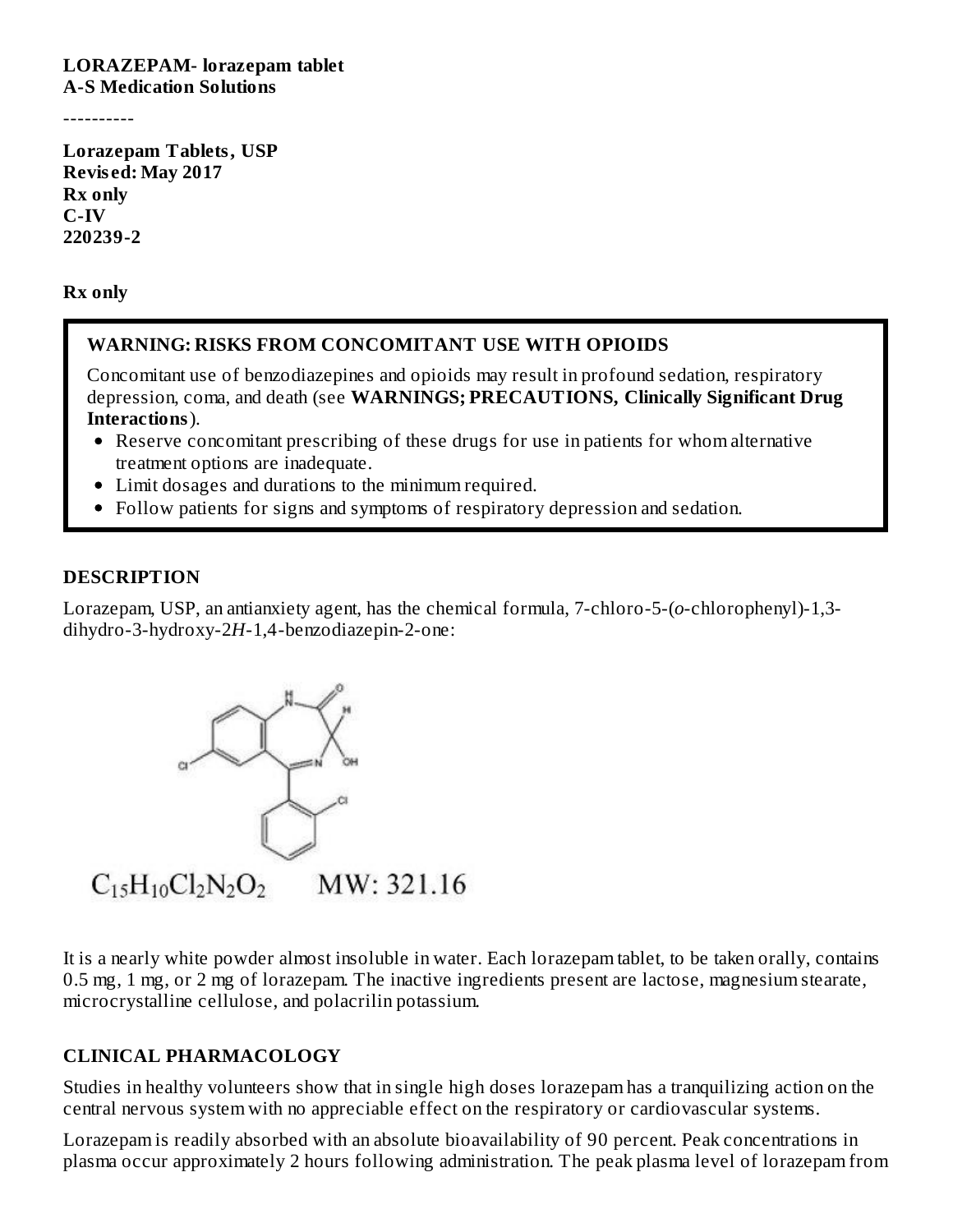a 2 mg dose is approximately 20 ng/mL.

The mean half-life of unconjugated lorazepam in human plasma is about 12 hours and for its major metabolite, lorazepam glucuronide, about 18 hours. At clinically relevant concentrations, lorazepam is approximately 85% bound to plasma proteins. Lorazepam is rapidly conjugated at its 3-hydroxy group into lorazepam glucuronide which is then excreted in the urine. Lorazepam glucuronide has no demonstrable CNS activity in animals.

The plasma levels of lorazepam are proportional to the dose given. There is no evidence of accumulation of lorazepam on administration up to six months.

Studies comparing young and elderly subjects have shown that advancing age does not have a significant effect on the pharmacokinetics of lorazepam. However, in one study involving single intravenous doses of 1.5 to 3 mg of lorazepam injection, mean total body clearance of lorazepam decreased by 20% in 15 elderly subjects of 60 to 84 years of age compared to that in 15 younger subjects of 19 to 38 years of age.

## **INDICATIONS AND USAGE**

Lorazepam is indicated for the management of anxiety disorders or for the short-term relief of the symptoms of anxiety or anxiety associated with depressive symptoms. Anxiety or tension associated with the stress of everyday life usually does not require treatment with an anxiolytic.

The effectiveness of lorazepam in long-term use, that is, more than 4 months, has not been assessed by systematic clinical studies. The physician should periodically reassess the usefulness of the drug for the individual patient.

### **CONTRAINDICATIONS**

Lorazepam is contraindicated in patients with

- hypersensitivity to benzodiazepines or to any components of the formulation.
- acute narrow-angle glaucoma.

### **WARNINGS**

Concomitant use of benzodiazepines, including lorazepam, and opioids may result in profound sedation, respiratory depression, coma, and death. Because of these risks, reserve concomitant prescribing of these drugs for use in patients for whom alternative treatment options are inadequate.

Observational studies have demonstrated that concomitant use of opioid analgesics and benzodiazepines increases the risk of drug-related mortality compared to use of opioids alone. If a decision is made to prescribe lorazepam concomitantly with opioids, prescribe the lowest effective dosages and minimum durations of concomitant use, and follow patients closely for signs and symptoms of respiratory depression and sedation. In patients already receiving an opioid analgesic, prescribe a lower initial dose of lorazepam than indicated in the absence of an opioid and titrate based on clinical response. If an opioid is initiated in a patient already taking lorazepam, prescribe a lower initial dose of the opioid and titrate based upon clinical response.

Advise both patients and caregivers about the risks of respiratory depression and sedation when lorazepam is used with opioids. Advise patients not to drive or operate heavy machinery until the effects of concomitant use with the opioid have been determined (see **PRECAUTIONS, Clinically Significant Drug Interactions**).

Pre-existing depression may emerge or worsen during use of benzodiazepines including lorazepam. Lorazepam is not recommended for use in patients with a primary depressive disorder or psychosis.

Use of benzodiazepines, including lorazepam, both used alone and in combination with other CNS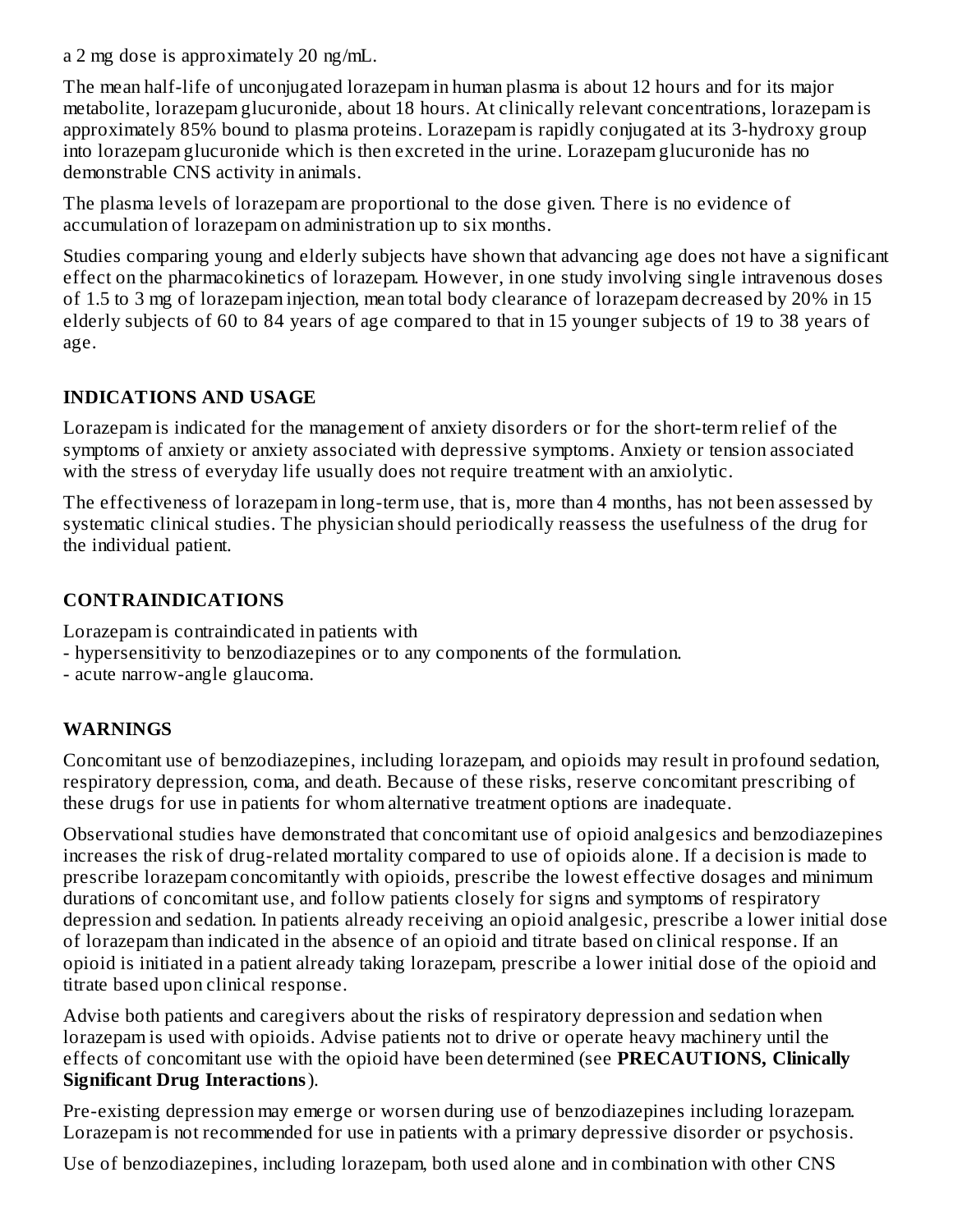depressants, may lead to potentially fatal respiratory depression. (See **PRECAUTIONS, Clinically Significant Drug Interactions**.)

Use of benzodiazepines, including lorazepam, may lead to physical and psychological dependence.

As with all patients on CNS-depressant drugs, patients receiving lorazepam should be warned not to operate dangerous machinery or motor vehicles and that their tolerance for alcohol and other CNS depressants will be diminished.

## **Physical and Psychological Dependence**

The use of benzodiazepines, including lorazepam, may lead to physical and psychological dependence. The risk of dependence increases with higher doses and longer term use and is further increased in patients with a history of alcoholism or drug abuse or in patients with significant personality disorders. The dependence potential is reduced when lorazepam is used at the appropriate dose for short-term treatment. Addiction-prone individuals (such as drug addicts or alcoholics) should be under careful surveillance when receiving lorazepam or other psychotropic agents.

In general, benzodiazepines should be prescribed for short periods only (e.g., 2 to 4 weeks). Extension of the treatment period should not take place without reevaluation of the need for continued therapy. Continuous long-term use of product is not recommended. Withdrawal symptoms (e.g., rebound insomnia) can appear following cessation of recommended doses after as little as one week of therapy. Abrupt discontinuation of product should be avoided and a gradual dosage-tapering schedule followed after extended therapy.

Abrupt termination of treatment may be accompanied by withdrawal symptoms. Symptoms reported following discontinuation of benzodiazepines include headache, anxiety, tension, depression, insomnia, restlessness, confusion, irritability, sweating, rebound phenomena, dysphoria, dizziness, derealization, depersonalization, hyperacusis, numbness/tingling of extremities, hypersensitivity to light, noise, and physical contact/perceptual changes, involuntary movements, nausea, vomiting, diarrhea, loss of appetite, hallucinations/delirium, convulsions/seizures, tremor, abdominal cramps, myalgia, agitation, palpitations, tachycardia, panic attacks, vertigo, hyperreflexia, short-term memory loss, and hyperthermia. Convulsions/seizures may be more common in patients with preexisting seizure disorders or who are taking other drugs that lower the convulsive threshold such as antidepressants.

There is evidence that tolerance develops to the sedative effects of benzodiazepines.

Lorazepam may have abuse potential, especially in patients with a history of drug and/or alcohol abuse.

## **PRECAUTIONS**

In patients with depression, a possibility for suicide should be borne in mind; benzodiazepines should not be used in such patients without adequate antidepressant therapy.

Lorazepam should be used with caution in patients with compromised respiratory function (e.g., COPD, sleep apnea syndrome).

Elderly or debilitated patients may be more susceptible to the sedative effects of lorazepam. Therefore, these patients should be monitored frequently and have their dosage adjusted carefully according to patient response; the initial dosage should not exceed 2 mg.

Paradoxical reactions have been occasionally reported during benzodiazepine use. Such reactions may be more likely to occur in children and the elderly. Should these occur, use of the drug should be discontinued.

The usual precautions for treating patients with impaired renal or hepatic function should be observed. As with all benzodiazepines, the use of lorazepam may worsen hepatic encephalopathy; therefore, lorazepam should be used with caution in patients with severe hepatic insufficiency and/or encephalopathy. Dosage for patients with severe hepatic insufficiency should be adjusted carefully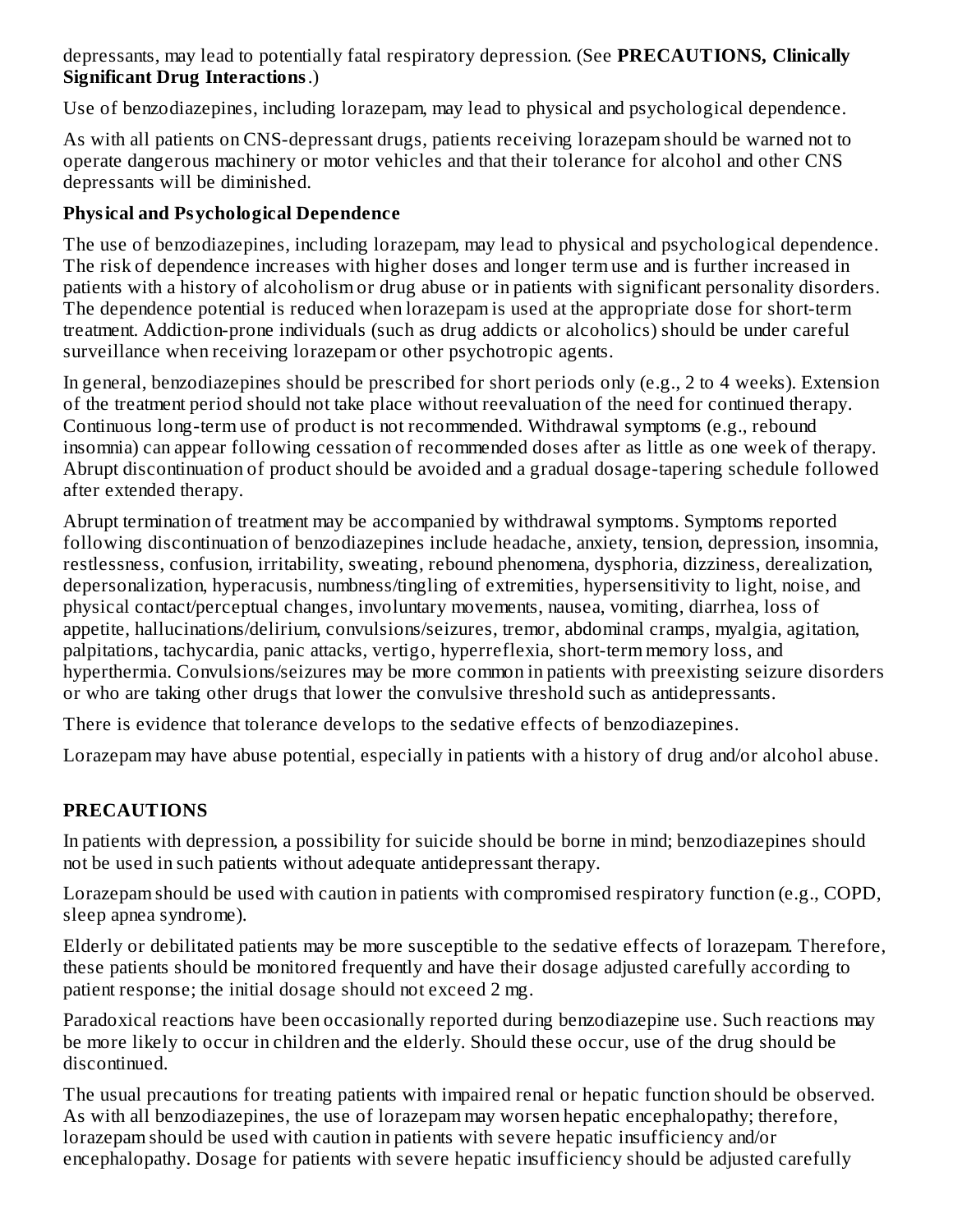according to patient response; lower doses may be sufficient in such patients.

In patients where gastrointestinal or cardiovascular disorders coexist with anxiety, it should be noted that lorazepam has not been shown to be of significant benefit in treating the gastrointestinal or cardiovascular component.

Esophageal dilation occurred in rats treated with lorazepam for more than one year at 6 mg/kg/day. The no-effect dose was 1.25 mg/kg/day (approximately 6 times the maximum human therapeutic dose of 10 mg per day). The effect was reversible only when the treatment was withdrawn within two months of first observation of the phenomenon. The clinical significance of this is unknown. However, use of lorazepam for prolonged periods and in geriatric patients requires caution, and there should be frequent monitoring for symptoms of upper GI disease.

Safety and effectiveness of lorazepam in children of less than 12 years have not been established.

# **Information for Patients**

To assure the safe and effective use of lorazepam, patients should be informed that, since benzodiazepines may produce psychological and physical dependence, it is advisable that they consult with their physician before either increasing the dose or abruptly discontinuing this drug.

# **Ess ential Laboratory Tests**

Some patients on lorazepam have developed leukopenia, and some have had elevations of LDH. As with other benzodiazepines, periodic blood counts and liver function tests are recommended for patients on long-term therapy.

# **Clinically Significant Drug Interactions**

The concomitant use of benzodiazepines and opioids increases the risk of respiratory depression because of actions at different receptor sites in the CNS that control respiration. Benzodiazepines interact at GABAA sites and opioids interact primarily at mu receptors. When benzodiazepines and opioids are combined, the potential for benzodiazepines to significantly worsen opioid-related respiratory depression exists. Limit dosage and duration of concomitant use of benzodiazepines and opioids, and monitor patients closely for respiratory depression and sedation.

The benzodiazepines, including lorazepam, produce increased CNS-depressant effects when administered with other CNS depressants such as alcohol, barbiturates, antipsychotics, sedative/hypnotics, anxiolytics, antidepressants, narcotic analgesics, sedative antihistamines, anticonvulsants, and anesthetics.

Concomitant use of clozapine and lorazepam may produce marked sedation, excessive salivation, hypotension, ataxia, delirium, and respiratory arrest.

Concurrent administration of lorazepam with valproate results in increased plasma concentrations and reduced clearance of lorazepam. Lorazepam dosage should be reduced to approximately 50% when coadministered with valproate.

Concurrent administration of lorazepam with probenecid may result in a more rapid onset or prolonged effect of lorazepam due to increased half-life and decreased total clearance. Lorazepam dosage needs to be reduced by approximately 50% when coadministered with probenecid.

The effects of probenecid and valproate on lorazepam may be due to inhibition of glucuronidation.

Administration of theophylline or aminophylline may reduce the sedative effects of benzodiazepines, including lorazepam.

# **Carcinogenesis and Mutagenesis**

No evidence of carcinogenic potential emerged in rats during an 18-month study with lorazepam. No studies regarding mutagenesis have been performed.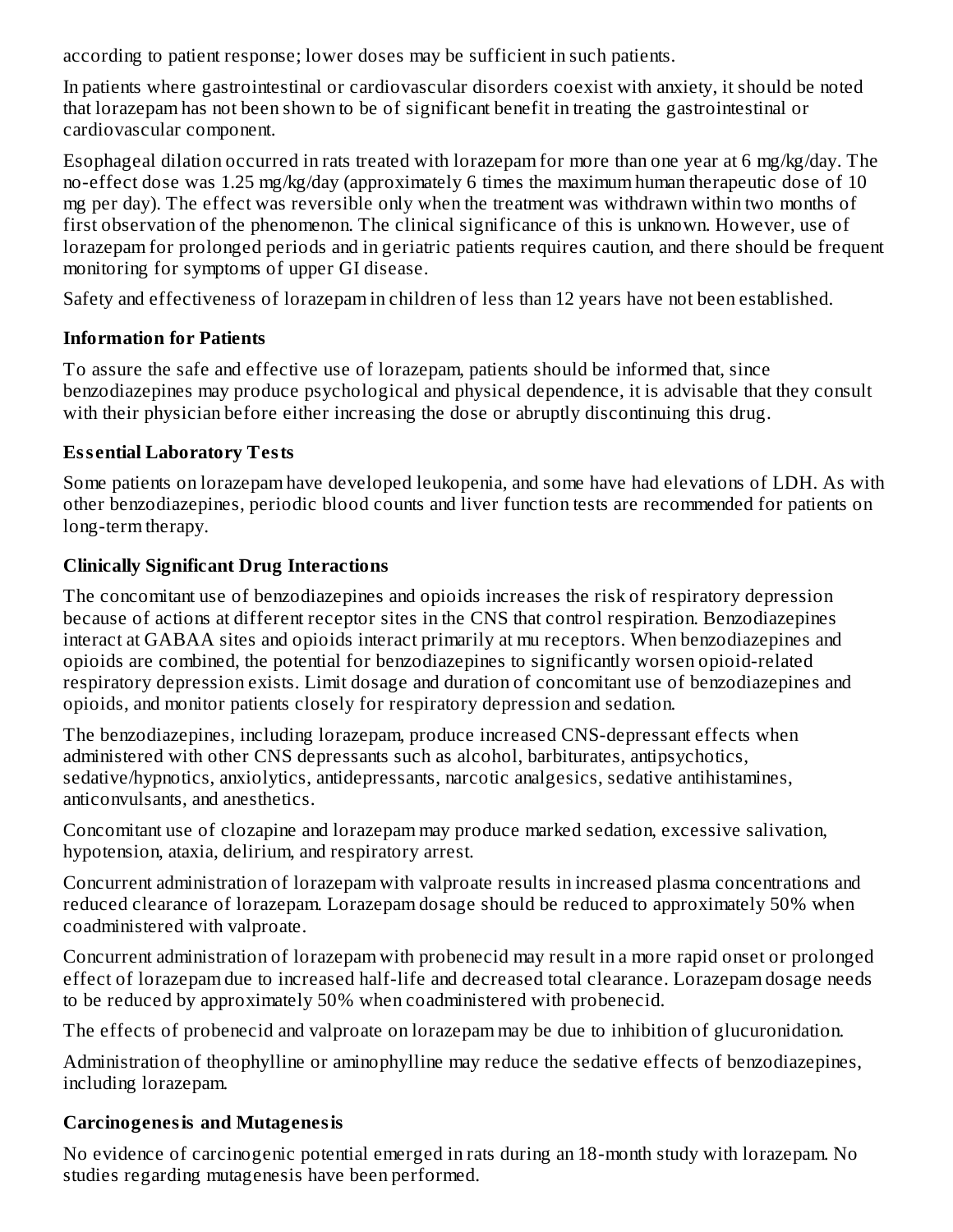## **Pregnancy**

Reproductive studies in animals were performed in mice, rats, and two strains of rabbits. Occasional anomalies (reduction of tarsals, tibia, metatarsals, malrotated limbs, gastroschisis, malformed skull, and microphthalmia) were seen in drug-treated rabbits without relationship to dosage. Although all of these anomalies were not present in the concurrent control group, they have been reported to occur randomly in historical controls. At doses of 40 mg/kg and higher, there was evidence of fetal resorption and increased fetal loss in rabbits which was not seen at lower doses.

The clinical significance of the above findings is not known. However, an increased risk of congenital malformations associated with the use of minor tranquilizers (chlordiazepoxide, diazepam, and meprobamate) during the first trimester of pregnancy has been suggested in several studies. Because the use of these drugs is rarely a matter of urgency, the use of lorazepam during this period should be avoided. The possibility that a woman of childbearing potential may be pregnant at the time of institution of therapy should be considered. Patients should be advised that if they become pregnant, they should communicate with their physician about the desirability of discontinuing the drug.

In humans, blood levels obtained from umbilical cord blood indicate placental transfer of lorazepam and lorazepam glucuronide. Infants of mothers who ingested benzodiazepines for several weeks or more preceding delivery have been reported to have withdrawal symptoms during the postnatal period. Symptoms such as hypoactivity, hypotonia, hypothermia, respiratory depression, apnea, feeding problems, and impaired metabolic response to cold stress have been reported in neonates born of mothers who have received benzodiazepines during the late phase of pregnancy or at delivery.

## **Nursing Mothers**

Lorazepam has been detected in human breast milk; therefore, it should not be administered to breastfeeding women, unless the expected benefit to the woman outweighs the potential risk to the infant.

Sedation and inability to suckle have occurred in neonates of lactating mothers taking benzodiazepines. Infants of lactating mothers should be observed for pharmacological effects (including sedation and irritability).

# **Geriatric Us e**

Clinical studies of lorazepam generally were not adequate to determine whether subjects aged 65 and over respond differently than younger subjects; however, the incidence of sedation and unsteadiness was observed to increase with age (see **ADVERSE REACTIONS**).

Age does not appear to have a significant effect on lorazepam kinetics (see **CLINICAL PHARMACOLOGY**).

Clinical circumstances, some of which may be more common in the elderly, such as hepatic or renal impairment, should be considered. Greater sensitivity (e.g., sedation) of some older individuals cannot be ruled out. In general, dose selection for an elderly patient should be cautious, and lower doses may be sufficient in these patients (see **DOSAGE AND ADMINISTRATION**).

# **ADVERSE REACTIONS**

Most adverse reactions to benzodiazepines, including CNS effects and respiratory depression, are dose dependent, with more severe effects occurring with high doses.

In a sample of about 3500 patients treated for anxiety, the most frequent adverse reaction to lorazepam was sedation (15.9%), followed by dizziness (6.9%), weakness (4.2%), and unsteadiness (3.4%). The incidence of sedation and unsteadiness increased with age.

Other adverse reactions to benzodiazepines, including lorazepam are fatigue, drowsiness, amnesia,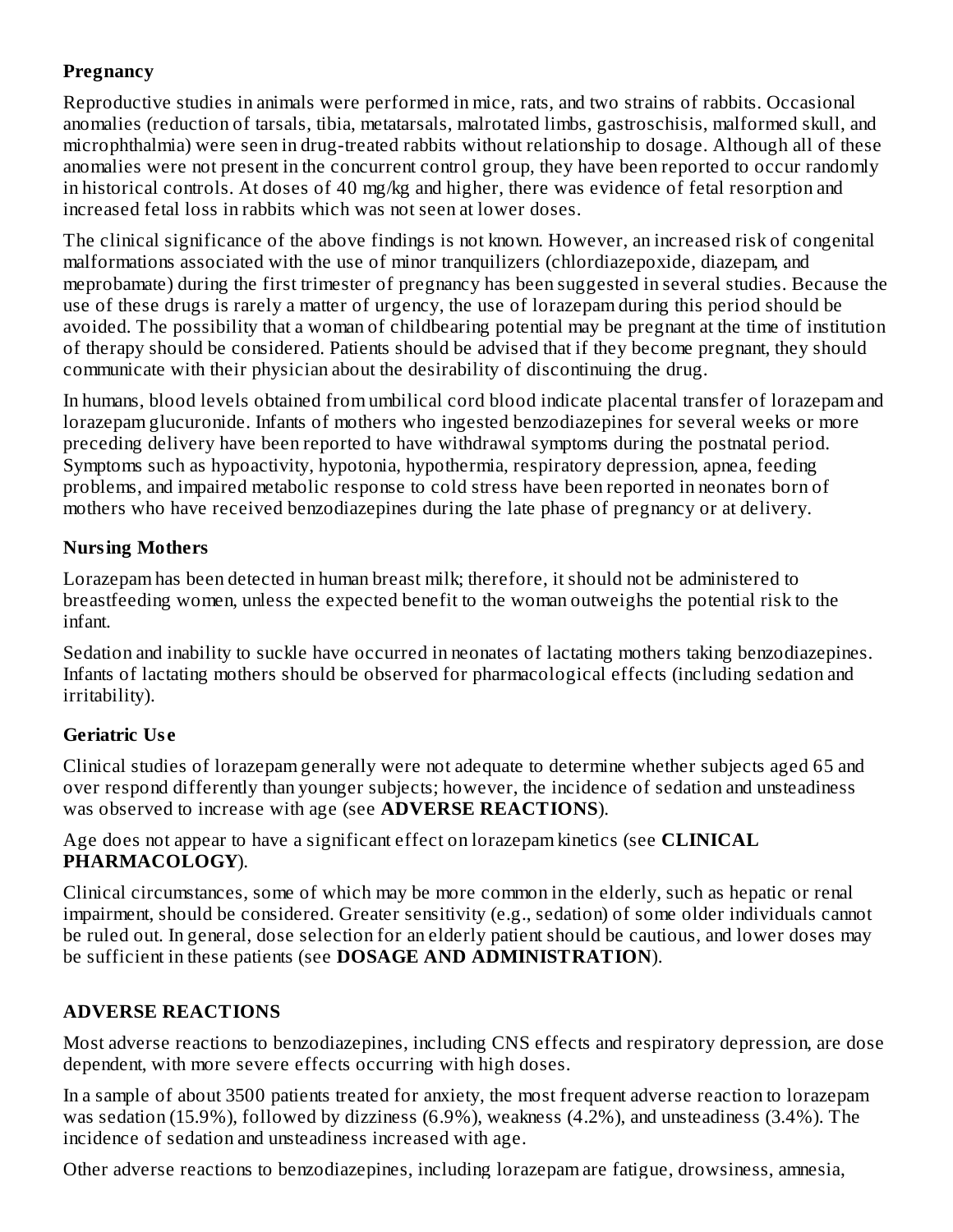memory impairment, confusion, disorientation, depression, unmasking of depression, disinhibition, euphoria, suicidal ideation/attempt, ataxia, asthenia, extrapyramidal symptoms, convulsions/seizures, tremor, vertigo, eye function/visual disturbance (including diplopia and blurred vision), dysarthria/slurred speech, change in libido, impotence, decreased orgasm; headache, coma; respiratory depression, apnea, worsening of sleep apnea, worsening of obstructive pulmonary disease; gastrointestinal symptoms including nausea, change in appetite, constipation, jaundice, increase in bilirubin, increase in liver transaminases, increase in alkaline phosphatase; hypersensitivity reactions, anaphylactoid reactions; dermatological symptoms, allergic skin reactions, alopecia; SIADH, hyponatremia; thrombocytopenia, agranulocytosis, pancytopenia; hypothermia; and autonomic manifestations.

Paradoxical reactions, including anxiety, excitation, agitation, hostility, aggression, rage, sleep disturbances/insomnia, sexual arousal, and hallucinations may occur. Small decreases in blood pressure and hypotension may occur but are usually not clinically significant, probably being related to the relief of anxiety produced by lorazepam.

### **To report SUSPECTED ADVERSE REACTIONS, contact Actavis at 1-800-272-5525 or FDA at 1-800-FDA-1088 or www.fda.gov/medwatch.**

## **OVERDOSAGE**

In postmarketing experience, overdose with lorazepam has occurred predominantly in combination with alcohol and/or other drugs. Therefore, in the management of overdosage, it should be borne in mind that multiple agents may have been taken.

### **Symptoms**

Overdosage of benzodiazepines is usually manifested by varying degrees of central nervous system depression ranging from drowsiness to coma. In mild cases, symptoms include drowsiness, mental confusion, paradoxical reactions, dysarthria and lethargy. In more serious cases, and especially when other drugs or alcohol were ingested, symptoms may include ataxia, hypotonia, hypotension, cardiovascular depression, respiratory depression, hypnotic state, coma, and death.

#### **Management**

General supportive and symptomatic measures are recommended; vital signs must be monitored and the patient closely observed. When there is a risk of aspiration, induction of emesis is not recommended. Gastric lavage may be indicated if performed soon after ingestion or in symptomatic patients. Administration of activated charcoal may also limit drug absorption. Hypotension, though unlikely, usually may be controlled with norepinephrine bitartrate injection. Lorazepam is poorly dialyzable. Lorazepam glucuronide, the inactive metabolite, may be highly dialyzable.

The benzodiazepine antagonist flumazenil may be used in hospitalized patients as an adjunct to, not as a substitute for, proper management of benzodiazepine overdose. **The pres criber should be aware of a risk of s eizure in association with flumazenil treatment, particularly in long-term benzodiazepine us ers and in cyclic antidepressant overdos e.** The complete flumazenil package insert including **CONTRAINDICATIONS, WARNINGS,** and **PRECAUTIONS** should be consulted prior to use.

### **DOSAGE AND ADMINISTRATION**

Lorazepam is administered orally. For optimal results, dose, frequency of administration, and duration of therapy should be individualized according to patient response. To facilitate this, 0.5 mg, 1 mg, and 2 mg tablets are available.

The usual range is 2 to 6 mg/day given in divided doses, the largest dose being taken before bedtime, but the daily dosage may vary from 1 to 10 mg/day.

For anxiety, most patients require an initial dose of 2 to 3 mg/day given two times a day or three times a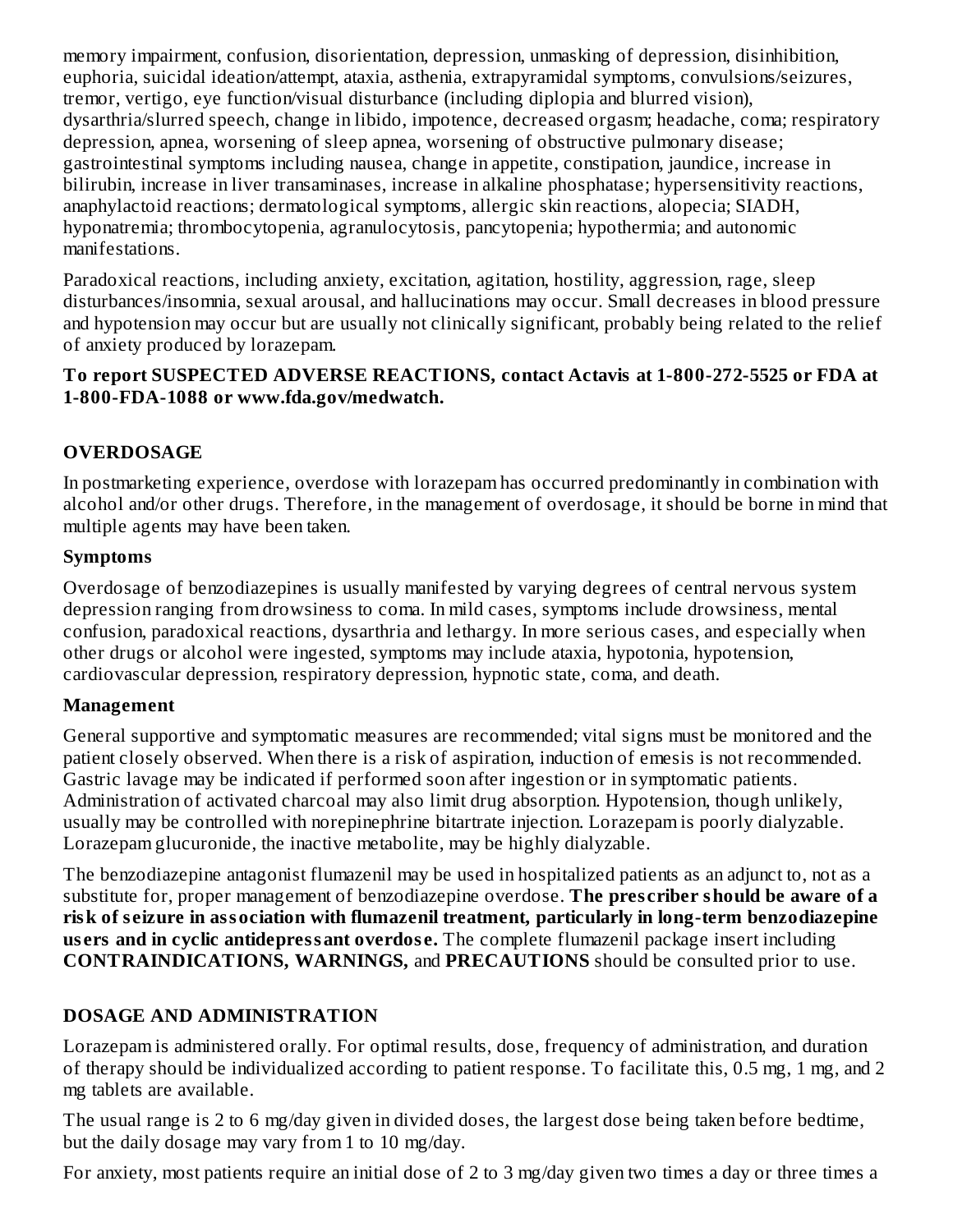day.

For insomnia due to anxiety or transient situational stress, a single daily dose of 2 to 4 mg may be given, usually at bedtime.

For elderly or debilitated patients, an initial dosage of 1 to 2 mg/day in divided doses is recommended, to be adjusted as needed and tolerated.

The dosage of lorazepam should be increased gradually when needed to help avoid adverse effects. When higher dosage is indicated, the evening dose should be increased before the daytime doses.

## **HOW SUPPLIED**

Product: 50090-4191

NDC: 50090-4191-0 33 TABLET in a BOTTLE

## **MEDICATION GUIDE**

**Lorazepam (lor az e pam) Tablets, USP C-IV**

**What is the most important information I should know about lorazepam tablets?**

- **Lorazepam is a benzodiazepine medicine. Taking benzodiazepines with opioid medicines, alcohol, or other central nervous system depressants (including street drugs) can caus e s evere drowsiness, breathing problems (respiratory depression), coma and death.**
- **Lorazepam tablets can make you sleepy or dizzy, and can slow your thinking and motor skills.**
	- Do not drive, operate heavy machinery, or do other dangerous activities until you know how lorazepam tablets affect you.
	- Do not drink alcohol or take other drugs that may make you sleepy or dizzy while taking lorazepam tablets without first talking to your healthcare provider. When taken with alcohol or drugs that cause sleepiness or dizziness, lorazepam tablets may make your sleepiness or dizziness much worse.
- Do not take more lorazepam tablets than prescribed.

## **What are lorazepam tablets?**

- Lorazepam tablets are a prescription medicine used:
	- to treat anxiety disorders
	- for the short-term relief of the symptoms of anxiety or anxiety that can happen with symptoms of depression
- **Lorazepam tablets are a federal controlled substance (C-IV) becaus e they can be abus ed or lead to dependence.** Keep lorazepam tablets in a safe place to prevent misuse and abuse. Selling or giving away lorazepam tablets may harm others, and is against the law. Tell your healthcare provider if you have abused or been dependent on alcohol, prescription medicines or street drugs.
- It is not known if lorazepam tablets are safe and effective in children less than 12 years of age.
- It is not known if lorazepam tablets are safe and effective for use for longer than 4 months.

## **Do not take lorazepam tablets if you:**

are allergic to lorazepam, other benzodiazepines, or any of the ingredients in lorazepam tablets. See the end of this Medication Guide for a complete list of ingredients in lorazepam tablets.

### **Before you take lorazepam tablets, tell your healthcare provider about all of your medical conditions, including if you:**

have or have had depression, mood problems, or suicidal thoughts or behavior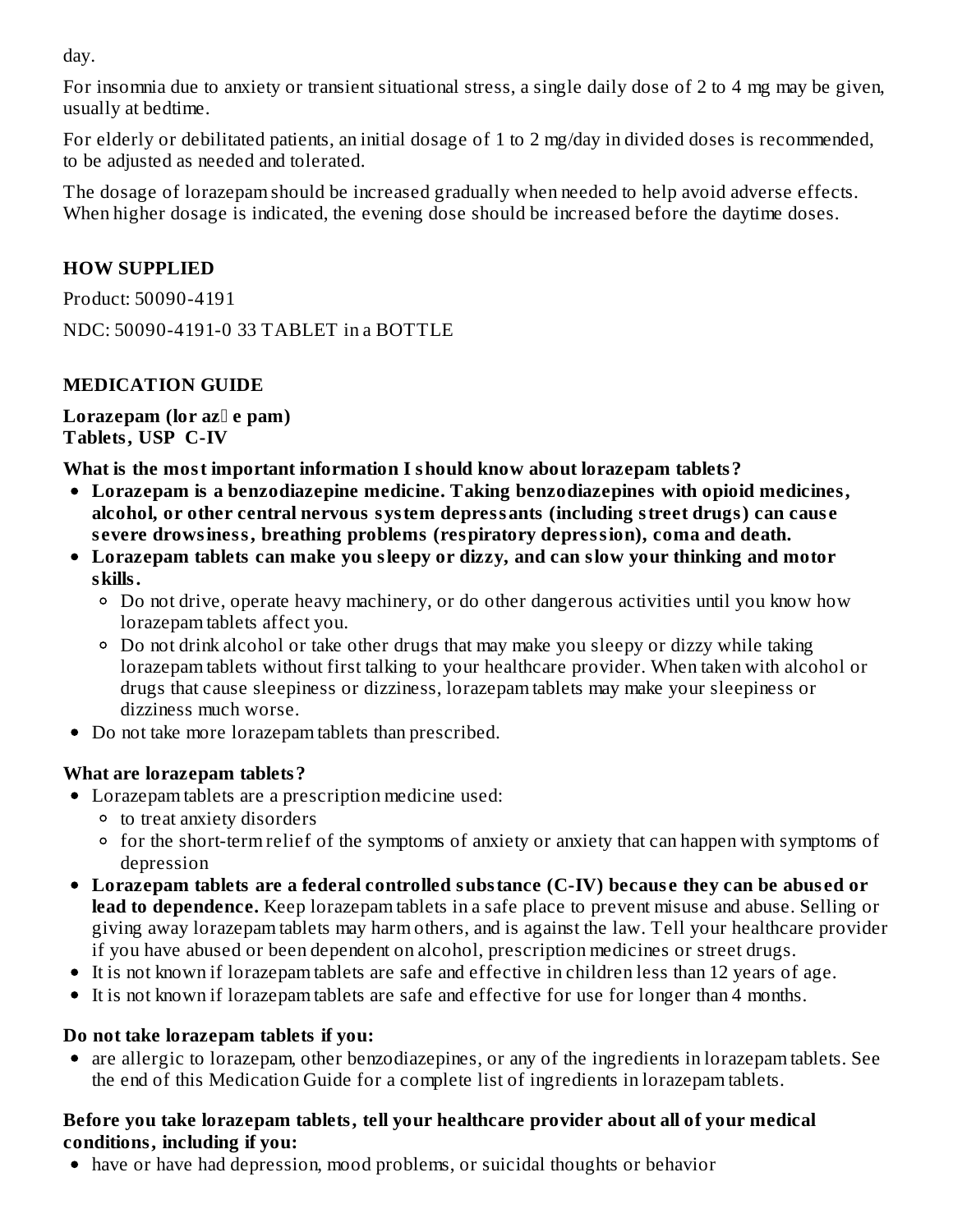- have a history of drug or alcohol abuse or addiction
- have lung disease or breathing problems (such as COPD, sleep apnea syndrome)
- have liver or kidney problems
- have or have had seizures
- are pregnant or plan to become pregnant. Lorazepam tablets may harm your unborn baby. You and your healthcare provider should decide if you should take lorazepam tablets while you are pregnant.
- are breastfeeding or plan to breastfeed. Lorazepam passes into your breast milk and may harm your baby. Talk to your healthcare provider about the best way to feed your baby if you take lorazepam tablets. You should not breastfeed while taking lorazepam tablets.

**Tell your healthcare provider about all the medicines you take,** including prescription and over-thecounter medicines, vitamins, and herbal supplements.

Taking lorazepam tablets with certain other medicines can cause side effects or affect how well lorazepam tablets or the other medicines work. Do not start or stop other medicines without talking to your healthcare provider.

## **How should I take lorazepam tablets?**

- Take lorazepam tablets exactly as your healthcare provider tells you to take it. Your healthcare provider will tell you how many lorazepam tablets to take and when to take it.
- If you take too many lorazepam tablets, call your healthcare provider or go to the nearest hospital emergency room right away.

# **What should I avoid while taking lorazepam tablets?**

- Lorazepam tablets can cause you to be drowsy. Do not drive a car or operate heavy machinery until you know how lorazepam tablets affect you.
- You should not drink alcohol while taking lorazepam tablets. Drinking alcohol can increase your chances of having serious side effects.

## **What are the possible side effects of lorazepam tablets?**

## **Lorazepam tablets may caus e s erious side effects, including:**

## **See "What is the most important information I should know about lorazepam tablets?"**

- **Depression.** Pre-existing depression may emerge or worsen during use of benzodiazepines including lorazepam tablets.
- **Abuse and dependence.** Taking lorazepam tablets can cause physical and psychological dependence. Physical and psychological dependence is not the same as drug addiction. Your healthcare provider can tell you more about the differences between physical and psychological dependence and drug addiction.
- **Withdrawal symptoms.** You may have withdrawal symptoms if you stop taking lorazepam tablets suddenly. Withdrawal symptoms can be serious and include seizures. Mild withdrawal symptoms include a depressed mood and trouble sleeping. Talk to your healthcare provider about slowly stopping lorazepam tablets to avoid withdrawal symptoms.

## **The most common side effects of lorazepam tablets include:**

- sedation
- weakness
- dizziness
- unsteadiness

These are not all the possible side effects of lorazepam tablets. Call your doctor for medical advice about side effects. You may report side effects to FDA at 1-800-FDA-1088.

## **How should I store lorazepam tablets?**

Store lorazepam tablets in a tightly closed container at 68° to 77°F (20° to 25°C).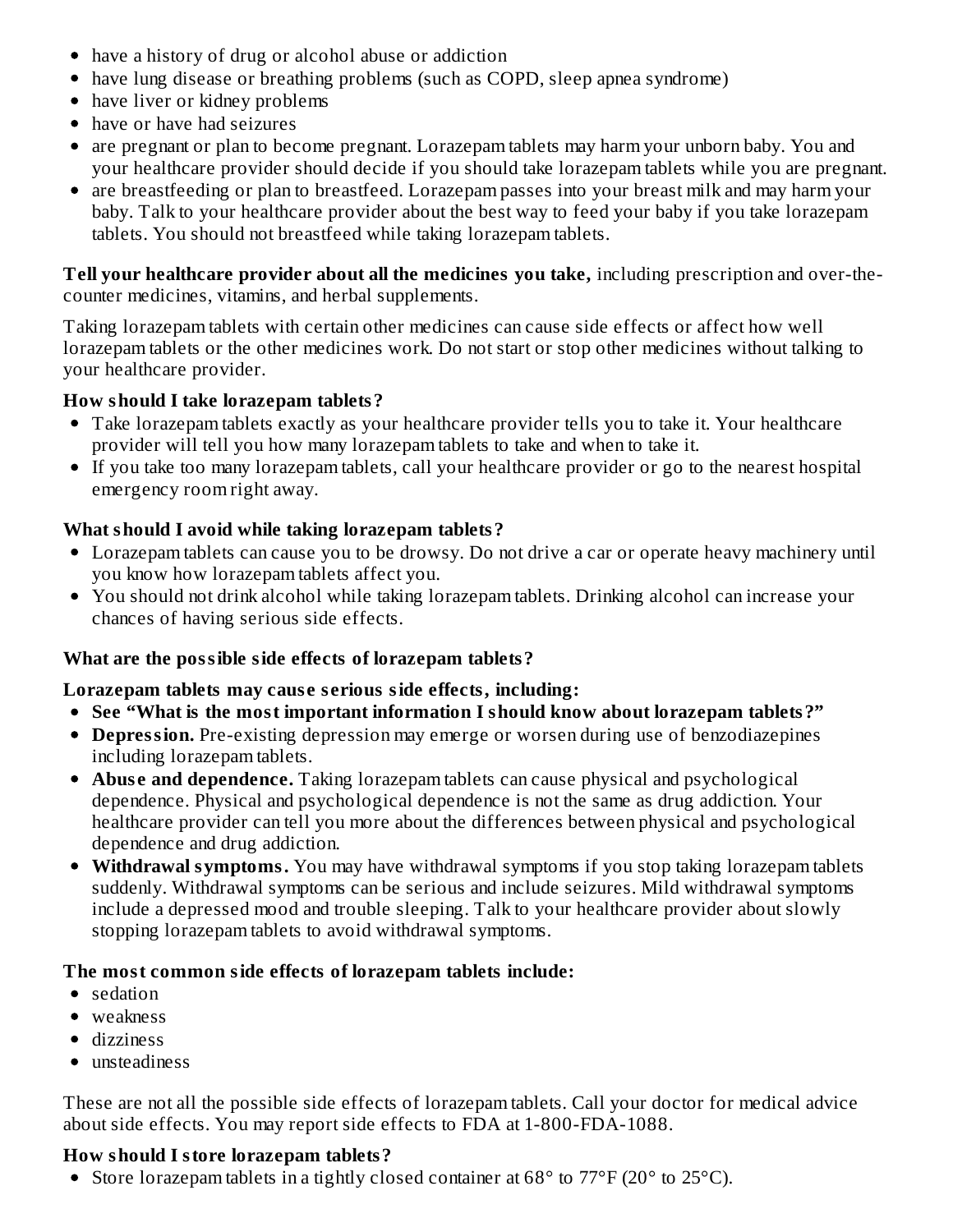**Keep lorazepam tablets and all medicines out of the reach of children.**

### **General information about the safe and effective us e of lorazepam tablets.**

Medicines are sometimes prescribed for purposes other than those listed in a Medication Guide. Do not use lorazepam tablets for a condition for which it was not prescribed. Do not give lorazepam tablets to other people, even if they have the same symptoms that you have. It may harm them. You can ask your pharmacist or healthcare provider for information about lorazepam tablets that is written for health professionals.

#### **What are the ingredients in lorazepam tablets?**

**Active ingredient:** lorazepam, USP

**Inactive ingredients:** lactose, magnesium stearate, microcrystalline cellulose and polacrilin potassium

Manufactured by: Watson Pharma Private Limited Verna, Salcette Goa 403 722 INDIA

Distributed by: Actavis Pharma, Inc. Parsippany, NJ 07054 USA

For more information, call Actavis at 1-800-272-5525.

This Medication Guide has been approved by the U.S. Food and Drug Administration.

Issued: May 2017

220239-2

### **Lorazepam**



| <b>LORAZEPAM</b><br>lorazepam tablet |                                   |                     |                                   |  |  |  |
|--------------------------------------|-----------------------------------|---------------------|-----------------------------------|--|--|--|
| <b>Product Information</b>           |                                   |                     |                                   |  |  |  |
| <b>Product Type</b>                  | <b>HUMAN</b><br>PRESCRIPTION DRUG | Item Code (Source)  | NDC:50090-<br>4191(NDC:0591-0241) |  |  |  |
| <b>Route of Administration</b>       | ORAL                              | <b>DEA Schedule</b> | C <sub>IV</sub>                   |  |  |  |